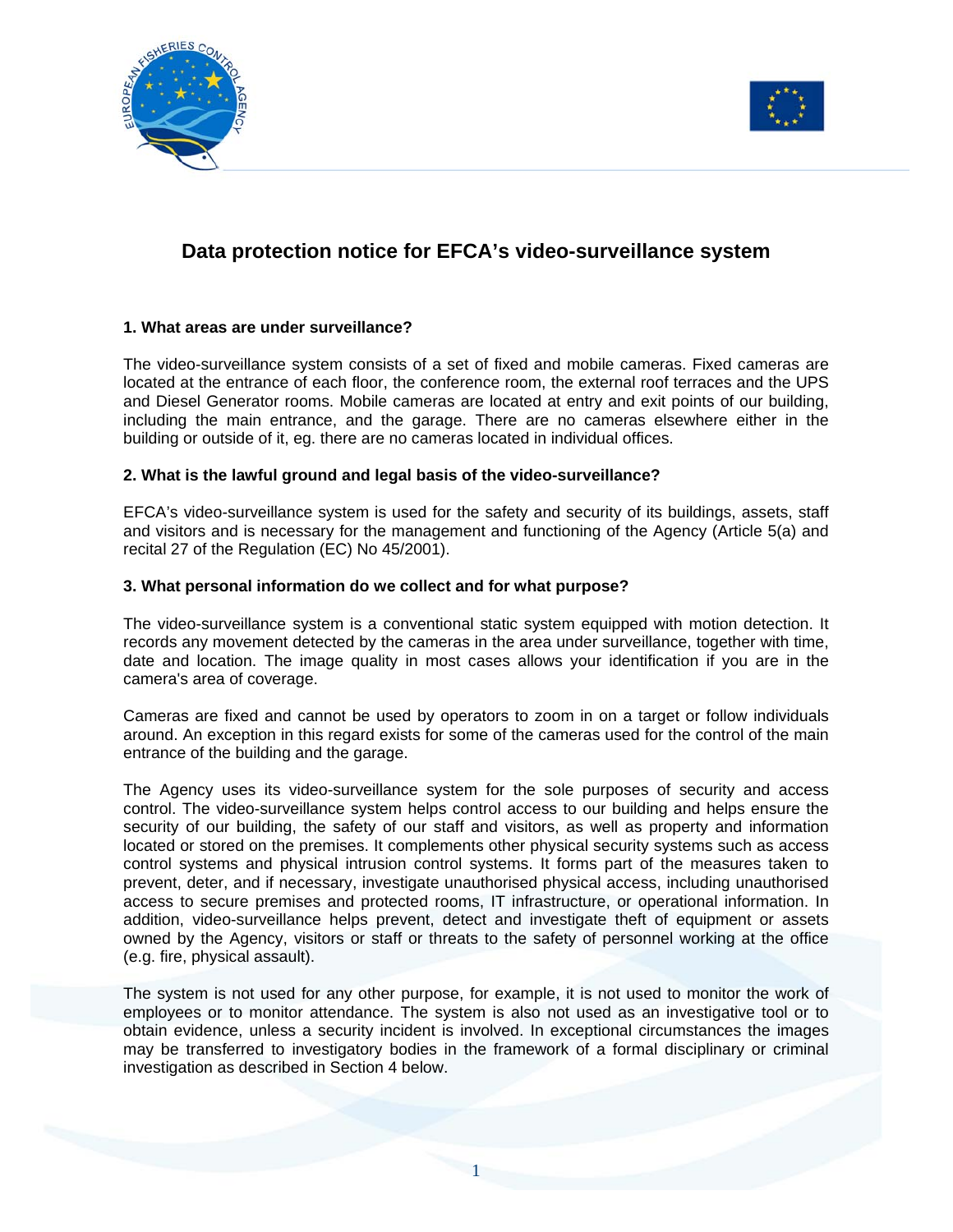# **4. Who has access to your information and to whom is it disclosed?**

Recorded video is accessible to our in-house security staff only (namely the Local Security Officer and the Logistics Officer). Live video is also accessible to security guards on duty and to a limited extent to reception staff. These security guards and the reception staff work for out-sourced companies.

All transfers are documented and subject to a rigorous assessment of the necessity of such transfer and the compatibility of the purposes of the transfer with the initial security and access control purpose of the processing. The DPO of the Agency is consulted in each case of transfer.

No access is given to management<sup>1</sup> or human resources except when necessary within the meaning of the purpose as mentioned in Section 3 above.

Subject to the case by case analysis, and considering also the initial purposes of the recording, national police, courts, or other national authorities may, in some cases, also be given access to video-surveillance footage if needed to investigate or prosecute criminal offences.

Under exceptional circumstances, and subject to the procedural safeguards noted above, access may also be given European Anti-fraud Office ("OLAF") in the framework of an investigation carried out by OLAF and those carrying out a formal internal investigation or disciplinary procedure within the Agency, provided that it can be reasonably expected that the transfers may help investigation or prosecution of a sufficiently serious disciplinary offence or a criminal offence.

## **5. How do we protect and safeguard your information?**

In order to protect the security of the video-surveillance system, including personal data, a number of technical and organizational measures have been put in place. Secure premises, protected by physical security measures, host the servers storing the images recorded; network firewalls protect the logic perimeter of the IT infrastructure; and the main computer systems holding the data are security hardened. All staff with access rights (external and internal) sign a confidentiality undertaking.

Access rights to users are granted to only those resources which are strictly necessary to carry out their jobs. Only the in-house security staff, following communication to the DPO, is entitled to grant, alter or annul access rights of any person.

### **6. How long do we keep your data?**

 $\overline{a}$ 

Recorded video-surveillance data is retained for a maximum of 7 calendar days. Thereafter, all images are overwritten and consequently deleted. If any image needs to be stored as evidence or to further investigate a security incident, they may be retained as necessary. Their retention is rigorously documented and the need for retention is periodically reviewed.

### **7. How can you verify, modify or delete your information?**

You have the right to access the personal data we hold regarding you and to correct and complete them. Any request for access, rectification, blocking and/or erasing of personal data should be directed to Mr. Niall McHale, Head of Unit Resources niall.mchale@efca.europa.eu. You may also contact him in case of any other questions relating to the processing of personal data.

Whenever possible, the in-house security staff will respond to your enquiry in substance within 15 calendar days. If this is not possible, you will be informed within this time informed of the reason for the delay and the next steps. Even in the most complex cases, you will be granted access or

 $1$  Excluding the Head of Unit Resources acting in his capacity as Local Security Officer.